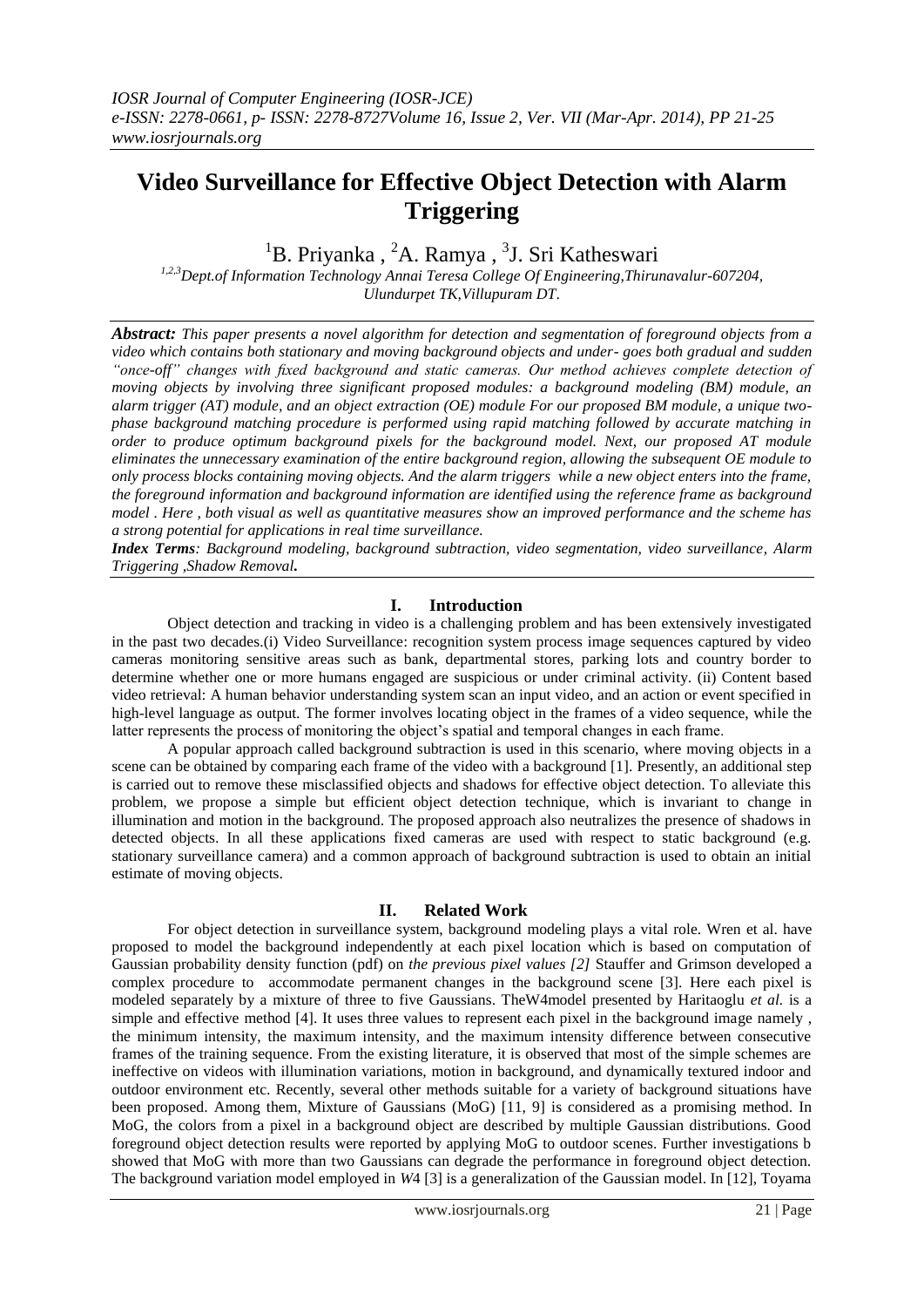*et al* employed a linear Wiener filter to learn and predict color changes in each background pixel through the video.

#### **III. The Proposed Libs Scheme**

The LIBS scheme consists of two stages. The first stage deals with finding the stationary pixels in the frames required for background modeling, followed by defining the intensity range from those pixels. In the second stage a local threshold based background subtraction method tries to find the objects by comparing the frames with the established background. LIBS uses two parameters namely, window size (an odd length window) and a constant for its computation. The optimal values are selected experimentally. Both stages of LIBS scheme are described as follows.

## **A) BAYES CLASSIFICATION OF BACKGROUND AND FOREGROUND**

### **2.1 Problem Specification**

 For the general purpose of video processing, the background is usually considered as the scene without the presence of objects of interest, such as human objects or moving vehicles. Background is usually composed of non-living objects that remain passively in the scene. In a video about a general environment, the background can consist of both stationary and moving objects.Meanwhile, the background might be undergoing two types of changes over the time. One is the gradual changes caused by natural lighting variations, e.g., the change of illumination from day to night. In this paper, we propose a general Bayesian framework which can integrate multiple features to model the background for foreground object detection.



Figure 1: The block diagram of the algorithm.

#### **Algorithm Description**

 It consists of four parts: In the first step, non-change pixels in the image stream are filtered out by using simple background and temporal differences. The detected changes are separated as pixels belonging to stationary and moving objects according to inter-frame changes. In the second step, the pixels associated with stationary or moving objects are further classified as background or foreground based on the learned statistics of colors and color co-occurrences respectively by using the Bayes decision rule. In the third step, foreground objects are segmented by combining the classification results from both stationary and moving parts. In the fourth step, background models are updated.

#### **A. Development of Background Model**

Conventionally, the first frame or a combination of first few frames is considered as the background model. However , this model is susceptible to illumination variation, dynamic objects in the background, and also to small changes in the background like waving of leaves etc. A number of solutions to such problems are reported, where the background model is frequently updated at higher computational cost and thereby making them unsuitable for real time deployment.

 Here the RGB frame sequences of a video are converted to gray level frames. Initially, few frames are considered for background modeling and pixels in these frames are classified as stationary or non-stationary by analyzing their deviations from the mean. The background is then modeled taking all the stationary pixels into account. Background model thus developed, defines a range of values for each background pixel location The steps of the proposed background modeling are presented in *Algorithm* 1.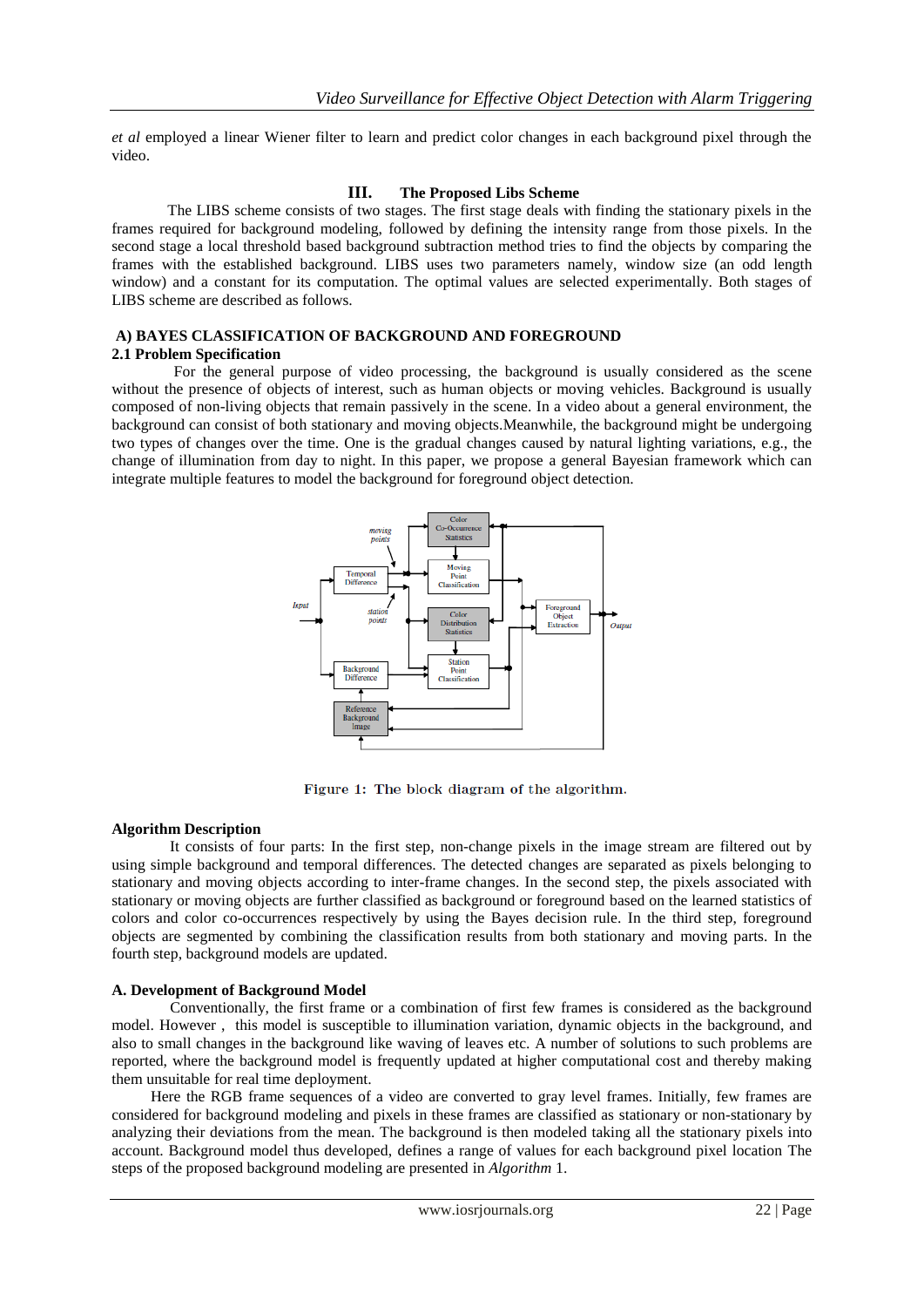#### Algorithm 1 Development of Background Model 1: Consider *n* initial frames as  $\{f_1, f_2, \dots, f_n\}$ , where  $20 \le n \le 30$ . 2: for  $k \leftarrow 1$  to  $n - (W - 1)$  do 3: for  $i \leftarrow 1$  to height of frame do for  $j \leftarrow 1$  to width of frame do  $4:$  $\overrightarrow{V} \leftarrow [f_k(i,j), f_{k+1}(i,j), \dots, f_{k+(W-1)}(i,j)]$ <br> $\sigma \leftarrow \text{standard deviation of } \overrightarrow{V}$  $5<sup>2</sup>$  $6<sup>2</sup>$  $\mathbf{D}(p) \leftarrow |V(k + (\lfloor W \div 2 \rfloor)) - V(p)|$ , for each value  $7<sup>1</sup>$ of  $p = k + l$ , where  $l = 0, \dots, (W - 1)$  and  $l \neq \lfloor W \div 2 \rfloor$  $S \leftarrow$  sum of lowest  $|W \div 2|$  values in  $\overrightarrow{D}$  $8:$  $9:$ if  $S \leq |W \div 2| \times \sigma$  then  $10<sup>1</sup>$ Label  $f_{k+(|W+2|)}(i,j)$  as stationary  $11:$ else Label  $f_{k+(\lfloor W+2\rfloor)}(i,j)$  as non-stationary  $12:$  $13$ end if end for  $14<sup>2</sup>$  $15<sup>2</sup>$ end for 16:end for 17:for  $i \leftarrow 1$  to height of frame do 18: for  $j \leftarrow 1$  to width of frame do  $M(i, j) = \min[f_s(i, j)]$  and  $N(i, j) = \max[f_s(i, j)]$ ,  $19:$ where  $s = [W \div 2], \dots, n - (|W \div 2|)$  and  $f_s(i, j)$ is stationary 20: end for 21: end for

#### **B. Extraction of Foreground Object**

 After successfully developing the background model, a local thresholding based background subtraction is used to find the foreground objects. A constant is considered that helps in computing the local lower threshold and the local upper threshold . These local thresholds help in successful detection of objects suppressing shadows if any. The steps of the algorithm are outlined in *Algorithm*2.

Algorithm 2 Background Subtraction for a frame f

```
1: for i \leftarrow 1 to height of frame do
2: for i \leftarrow 1 to width of frame do
3:Threshold \mathbf{T}(i, j) = (1/C)(M(i, j) + N(i, j))4:\mathbf{T}_{\mathbf{L}}(i,j) = M(i,j) - \mathbf{T}(i,j)\mathbf{T}_{\text{II}}(i, j) = N(i, j) + \mathbf{T}(i, j)5:6:if \mathbf{T}_{\mathbf{L}}(i, j) \leq f(i, j) \leq \mathbf{T}_{\mathbf{U}}(i, j) then
            S_f(i, j) = 0 //Background pixel
7:8:else
9:S_f(i, j) = 1 //Foreground pixel
10<sup>1</sup>end if
11: end for
12: end for
```
#### **C. Alarm Trigger Module**

This module consists of a novel block-based entropy evaluation method developed for the employment of block candidates, after which the most likely moving objects within the motion blocks are determined based on block based morphological erosion and dilation operations.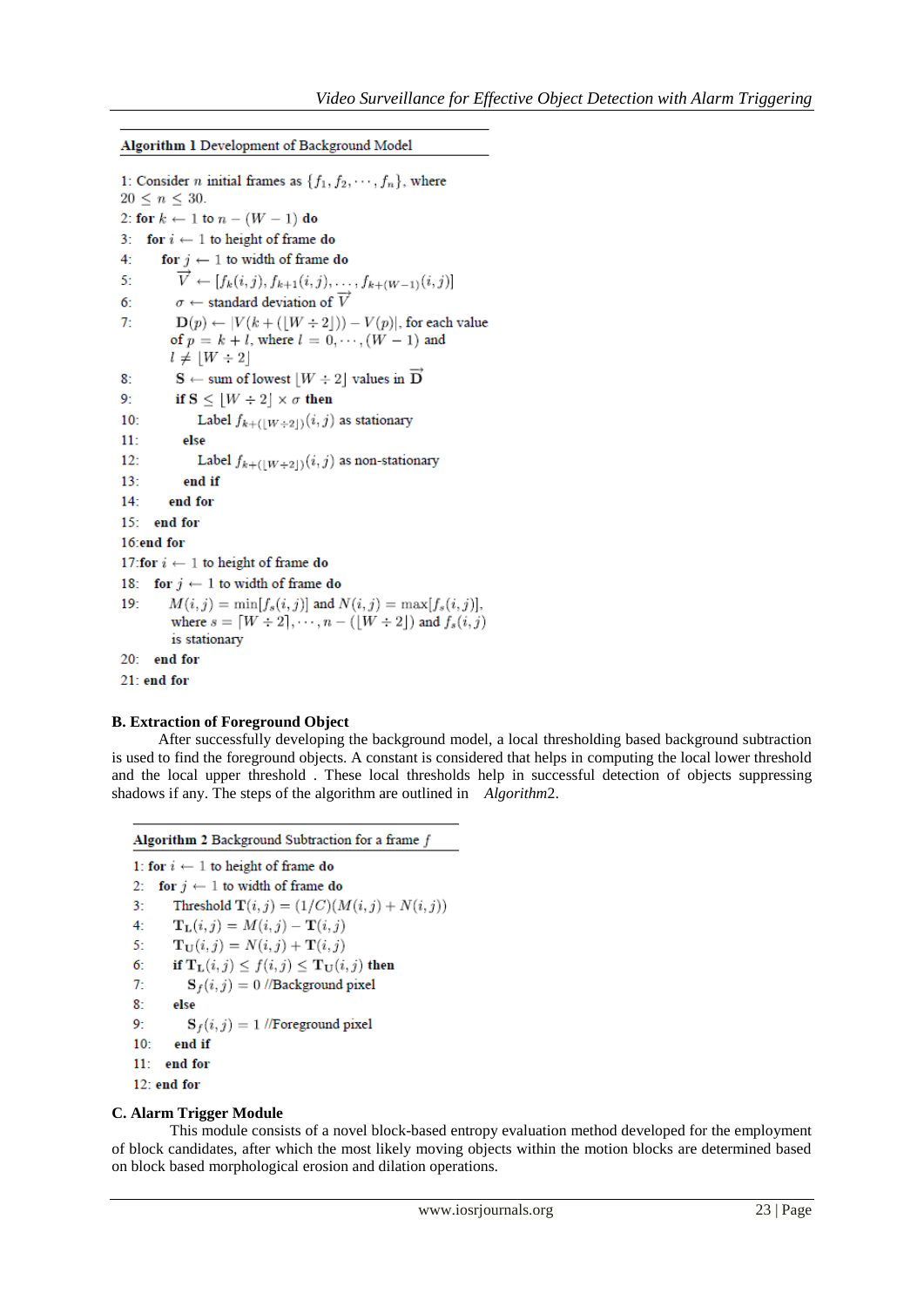

#### **IV. Image Description**

To show the efficacy of the proposed LIBS scheme, simulation has been carried out on different recorded video sequences namely, "Time of Day", "PETS2001", "Intelligent Room", "Campus", "Fountain", and "Lobby".

For comparative analysis, the above video sequences are simulated with the proposed LIBS scheme and three other existing schemes namely, Gaussian mixture model (GMM) [13], expected Gaussian mixture model (EGMM) [14], and model of Reddy *et al.* [9]. Percentage of correct classification(PCC)

$$
PCC = \frac{TP + TN}{TPF} \times 100
$$

where TP is true positive that represents the number of correctly detected foreground pixels and TN is true negative representing the number of correctly detected background pixels.TPF represents the total number of pixels in the frame. TP and TF are measured from a predefined ground truth.



www.iosrjournals.org 24 | Page